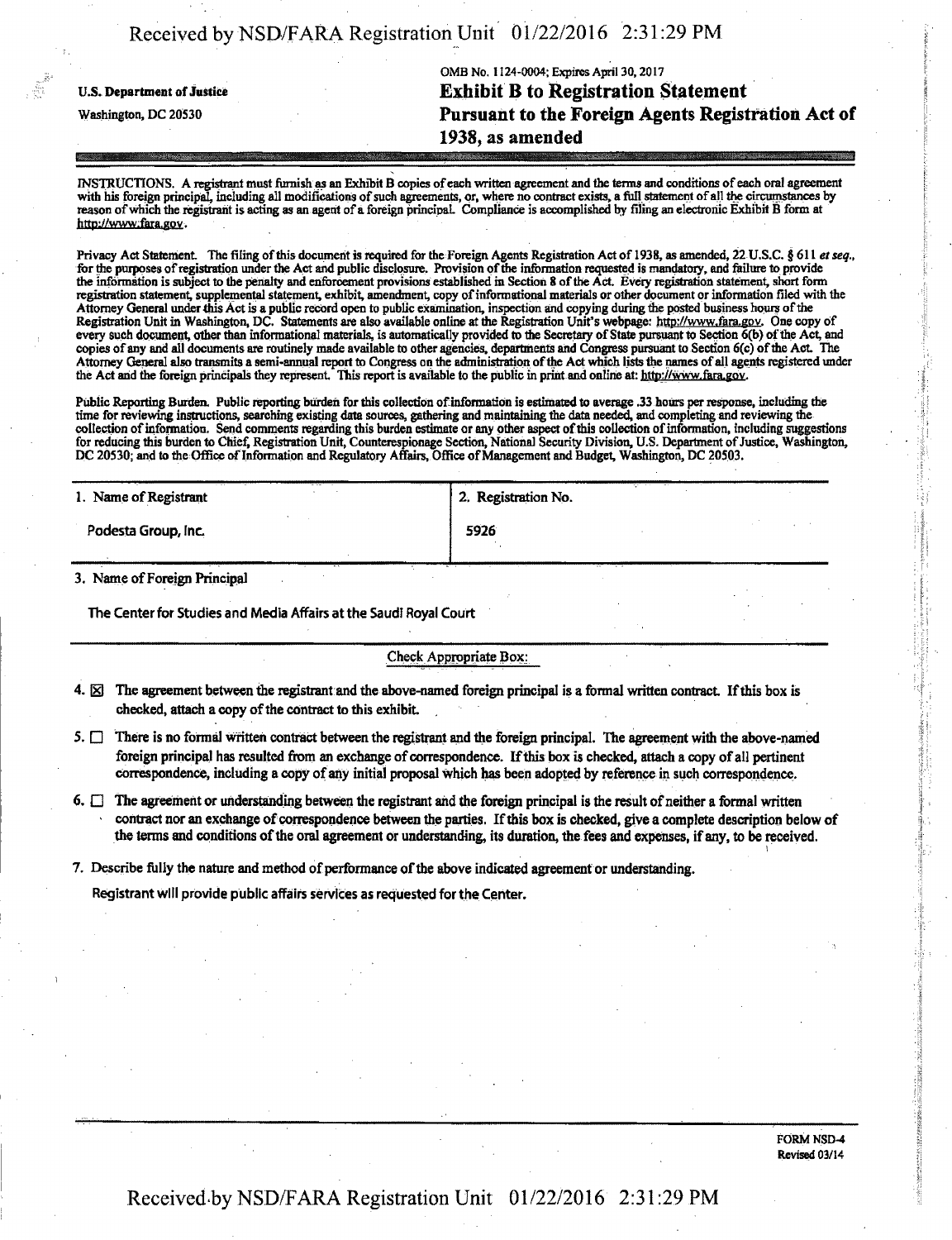**8. Describe fully the activities the registrant engages in or proposes to engage in on behalf of the above foreign principal.** 

**Registrant will assist in communicating priority issues on behalf of the Center to relevant U.S. audiences.** 

**9.** Will the activities on behalf of the above foreign principal include political activities as defined in Section 1(o) of the Act and in the footnote below? Yes  $\boxtimes$  No  $\square$ the footnote below? Yes  $\boxtimes$ 

**If yes, describe all such political activities indicating, among other things, the relations, interests or policies to be influenced together with the means to be employed to achieve this purpose.** 

The activities listed in Item 8 will be undertaken in order to communicate information about the Center to interested persons In the public sector

## **EXECUTION**

**In accordance with 28 U.S.C. g 1746, the undersigned swears or affirms under penalty of perjury that he/she has read the infonnation set forth in this Exhibit B to the registration statement and that he/she is familiar with the contents thereof and that such contents are in their entirety true and accurate to the best of his/her knowledge and belief.** 

| Date of Exhibit B | Name and Title        | liamatuma  | <b>STATISTICS</b> |  |
|-------------------|-----------------------|------------|-------------------|--|
|                   | Kimberley Fritts, CEO | uniments " |                   |  |

Footnote: "Political activity," as defined in Section 1(o) of the Act, means any activity which the person engaging in believes will, or that the person in<br>any agency or official of the Government of the United States or a **party. son intends to, m any way influence adopting, or changing the mign country or a foreign political** 

**Received by NSD/FARA Registration Unit 01/22/2016 2:31:29 PM**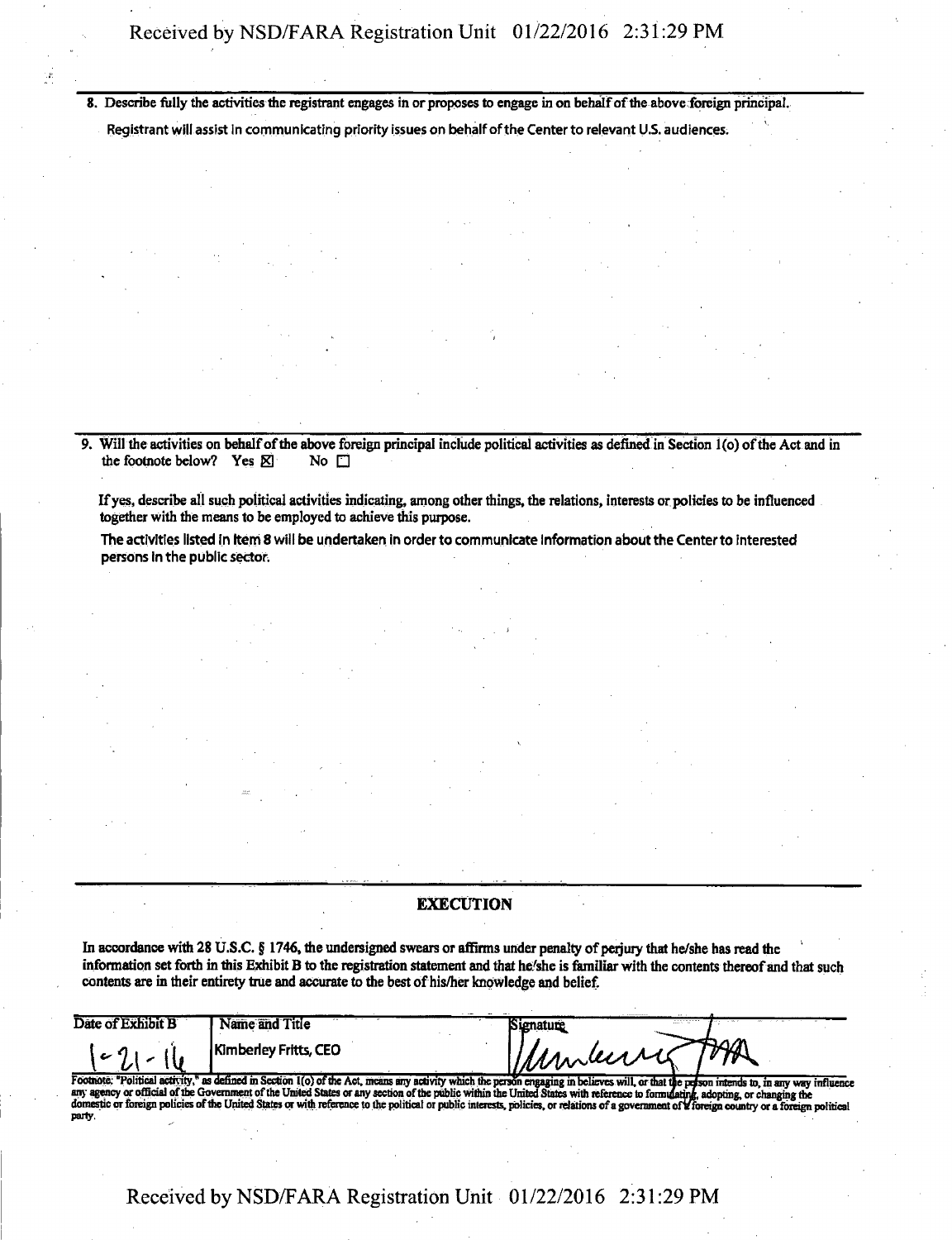# Received by NSD/FARA Registration Unit 01/22/2016 2:31:29 PM

#### ENGAGEMENT AGREtMENT

This Engagement Agreement ("Agreement") is eifeitive January 1, 2016 by and between the Center for Studies and Media Affairs at The Saudi Royal Court ("the Center"), with its address in Riyadh, Saudi Arabia and the Podesta Group, with its office located all 1001 G Street NW, Suite 1000 West, Washington DC, 20001 (together, "the Parties'\*). The Parties agree as roiicws:

#### **Services**

file Podesta Group shall provide public relations services to the Center ("me Services\*).

Prior Authorization<br>The Podesta Group is not authorized to make any public statements, presentations or publications in connection with this Agreement without advance written authorization/approval by a representative from the Center. with this Agreement with Agreement with a representation and approval by a representation  $\mathcal{C}$ 

#### Igrm

The Podesta Group shall perform the Services during the period commencing in January 2016, and continuing through December 2016.

#### **Payment**

The Center shall pay the Podesta Group a monthly fee of one hundred forty thousand dollars (US \$140,000) upon receipt of an invoice from the Pooesta Group. Payment shall be due in advance on a quarterly basis, including at the beginning of the term of this agreement. Wire instructions are as follows;

Bank Name: Acct Name: Acct #: Routing #: Swift Code:



if any payments shall be outstanding mote than thirty (30) days of receipt of invoice, work shall be immediately suspended until all outstanding invoices are paid in full. Alt ordinary, reasonable out-of-pocket expenses incurred by the Podesta Group while providing the Services shall be reimbursed, at cost, by the Center upon receipt of an invoice from the Podesta Group each month. All expenses shall be itemized, and any expenses in excess of US \$10,000 shall be approved by the Center in advance.

### **Confidentiality**

The Podesta Group recognizes in the course of our representation, we could become aware of information, practices or policies, which you wish kept confidential. The Podesta Group shall not, during the term of this Agreement or afterwards, disclose any proprietary or confidential information learned in the course of its representation of the Center, without prior written consent ofthe Center, to the extent permitted by law.

#### Governing law and Language

The Agreement shail be governed by tiio laws of the District of Columbia and the United States, the language of the Agreement shall be English.

#### **Amendment**

This Agreement contains the entire understanding between the parties and may not be modified or amended except by an instrument in writing by the Partias.